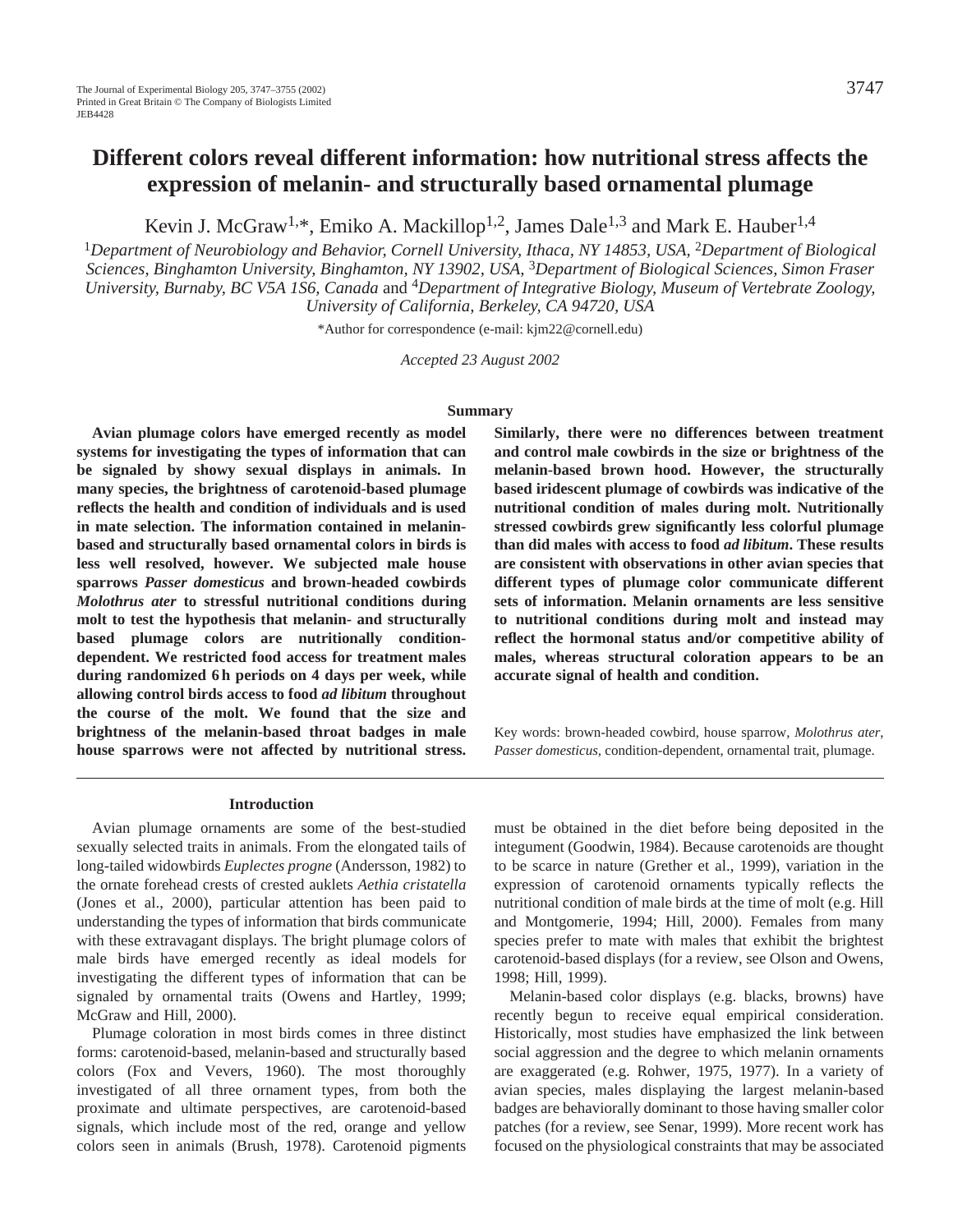# 3748 K. J. McGraw and others

with producing melanin pigments. Early research suggested that there might be nutritional limitations to growing large patches of feathers pigmented with melanin (Veiga and Puerta, 1996). Since then, there has been little experimental support for the idea that melanin pigments are nutritionally or energetically expensive to produce (Gonzalez et al., 1999; McGraw and Hill, 2000). Moreover, there is equivocal evidence that females use variation in the expression of melanin ornaments in their mating decisions (e.g. Møller, 1988; Veiga, 1993; Kimball, 1996; Cordero et al., 1999; Griffith et al., 1999). Clearly, more research is needed to better understand the costs associated with the production of melaninbased ornamental traits.

The function of structurally based color ornaments in birds remained virtually unstudied until the last few years. Structural colors include the blue, violet, ultraviolet and iridescent patches of feathers and skin (Auber, 1957; Dyck, 1974). In contrast to the pigment-based systems, structurally based plumage produces bright colors *via* constructive interference of light at the interfaces between keratin, air and melanocytes in feather barbs and barbules (for a review, see Prum, 1999). As is the case for most carotenoid-based ornamental displays, females generally prefer to mate with males having the brightest structurally colored plumage ornaments (Bennett et al., 1997; Andersson and Amundsen, 1997; Andersson et al., 1998; Hunt et al., 1999). Moreover, variability in structural coloration appears to be related to the nutritional condition of males during molt (Keyser and Hill, 1999, 2000; Doucet, 2002). However, these findings that point to a proximate mechanism underlying variation in structural plumage ornaments are only correlational; as of yet, no experiments have been conducted to assess the environmental or physiological factors that affect the expression of structurally based color displays in birds.

Here we investigate the effect of nutritional constraints during molt on the expression of both melanin-based and structurally based ornamental plumage coloration. We studied these two forms of plumage coloration in two sexually dichromatic songbird species: the house sparrow *Passer domesticus* and the brown-headed cowbird *Molothrus ater*. Males of both species grow colorful plumage in the fall through a pre-basic molt and display the ornament throughout the year. Male house sparrows exhibit a melanin-based black throat patch (Lowther and Cink, 1992), and male cowbirds have structurally based iridescent green-black plumage coloration on the breast and back (Lowther, 1993). Male cowbirds also possess a deep brown, melanin-based hood that extends down to the nape and throat (Lowther, 1993). Female sparrows and cowbirds are drab brown in coloration.

The house sparrow is one of the best-studied of all songbird species in the context of sexual selection, and certainly the most common subject in work on melanin-based plumage. Males with larger black badges are behaviorally dominant to males having smaller badges (Møller, 1987a,b). Males with the largest patches also experience the highest reproductive success in most populations (Møller, 1988, 1992; Veiga, 1993; but see Griffith et al., 1999). In contrast, little is known of the function of bright plumage in male brown-headed cowbirds. Visual displays accompany courtship vocalizations prior to mating (Lowther, 1993), and in other cowbird species the extent of sexual dichromatism is positively associated with variance in male mating success (Hauber et al., 1999). However, more work is needed to determine whether or not ornamental coloration is a sexually selected trait in this species.

To test the hypothesis that the expression of melanin-based and structurally based plumage coloration is dependent on nutritional condition in male house sparrows and brownheaded cowbirds, we restricted access to food during randomized time intervals for captive groups of treatment birds, while allowing control males access *ad libitum* to the same diet throughout the course of molt. We followed the experimental methods of Hill (2000), who found that nutritional stress has a significant impact on the brightness of carotenoid-based plumage in male house finches *Carpodacus mexicanus*. We housed captive cowbirds individually and sparrows in triads to minimize pseudoreplication from housing all birds within a treatment group in the same cage (e.g. Brawner et al., 2000; Hill, 2000; McGraw and Hill, 2000). At the end of molt, we compared the brightness of ornamental plumage between control and experimental groups.

#### **Materials and methods**

#### *House sparrows*

42 male house sparrows *Passer domesticus* L. were trapped in mistnets and baited Potter traps in Tompkins County, NY, USA between 28 February and 1 May 2000. At capture, we marked birds with a unique combination of colored leg bands for individual identification, and measured tarsus length to the nearest 0.1 mm with calipers and body mass to the nearest 0.1 g with a scale. Because all birds were captured in their afterhatch-year (AHY) plumage, we were unable to determine their precise age in years. Veiga (1993) found age-related differences in badge size between hatch-year (HY) and AHY male sparrows; thus, we reduced the confounding effects of age on plumage by using only AHY males in our study. We arranged birds by capture date into groups of three and housed them in 14 stainless steel cages (0.6 m long  $\times$  0.45 m wide  $\times$ 0.8 m tall) in an animal-approved indoor room  $(4.6 \text{ m} \times 4 \text{ m} \times$ 2.4 m) at Cornell University. Each cage contained wooden dowels as perches and had an open top, front and side that were covered in hardware cloth. Steel grates covered the cage bottoms so that feces and discarded seed would not collect on the cage floor. Fluorescent light timers maintained natural day/night cycles. Daily temperatures were 20–25°C and humidity 40-70%.

#### *Brown-headed cowbirds*

15 male cowbirds *Molothrus ater* Boddaert of known age were used in this study, which spanned 2 years (2000 and 2001). In 2000, we housed ten cowbirds in individual hardware cloth cages  $(0.6 \text{ m} \times 0.3 \text{ m} \times 0.4 \text{ m})$  in an indoor room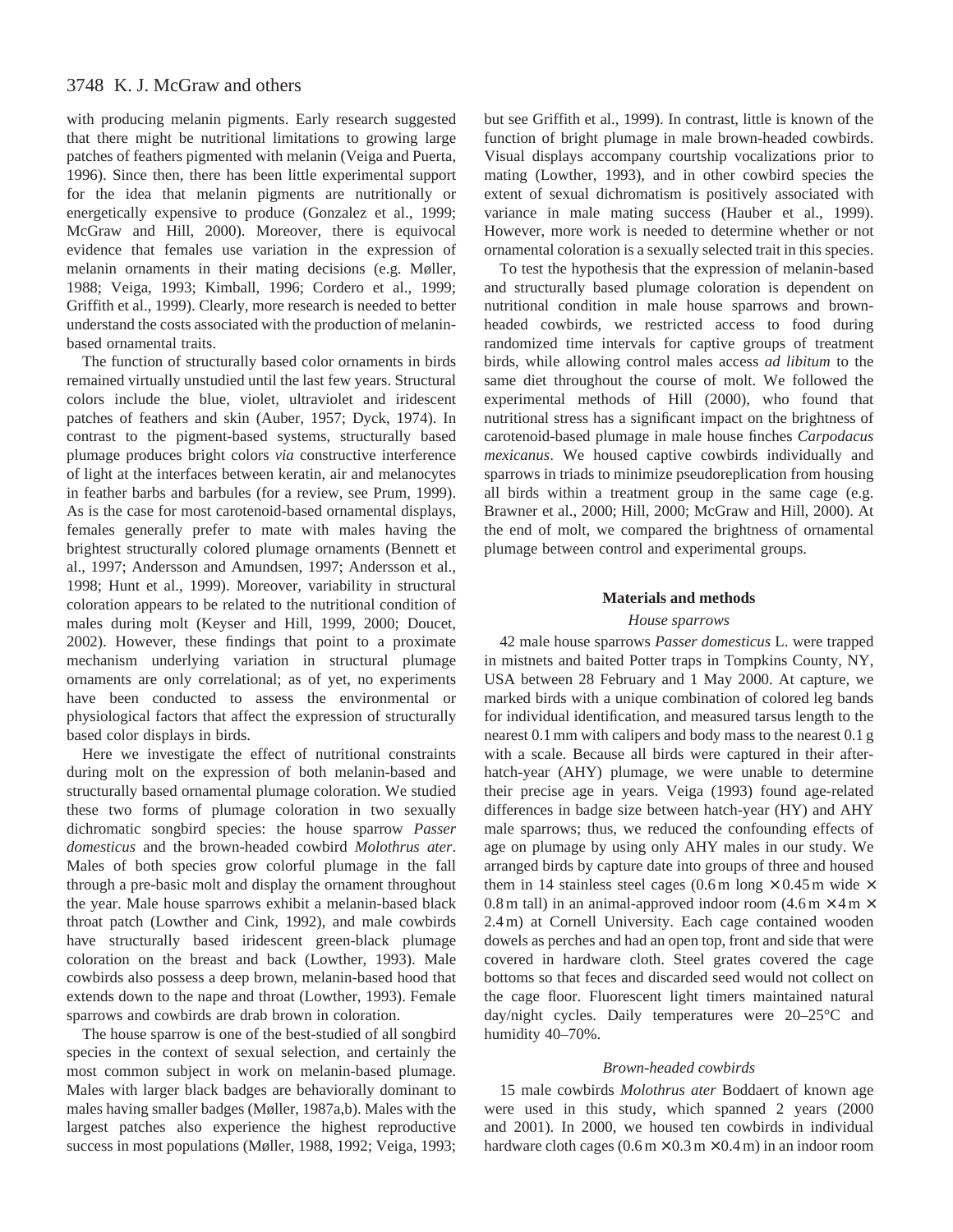$(2.9 \text{ m} \times 4 \text{ m} \times 2.4 \text{ m})$  that was separate from the house sparrows. Eight of these birds were previously banded adults (mean=2.6 years, range=2–4) who were removed as nestlings from the nests of song sparrows *Melospiza melodia* and eastern phoebes *Sayornis phoebe* from 1997–1999 and hand-raised to independence in captivity (Hauber et al., 2000). The remaining two birds were juveniles that we captured from the wild in Tompkins County, NY, USA using baited Potter traps in July 2000. In 2001, we housed five juveniles in a free-flying indoor group that also were obtained as nestlings from phoebe nests. All of these males were part of a behavioral study during the year in which they hatched (Hauber et al., 2000), but were never manipulated physiologically or nutritionally prior to this experiment. All other housing conditions follow those described above for house sparrows.

#### *General procedures*

Before birds began molting in captivity, we quantified the melanin- and structurally based ornamental plumage coloration that males displayed prior to the experiment. We scored males from each species with an Ocean Optics, Inc. S2000 fiber-optic spectrometer (Dunedin, FL, USA) illuminated by a tungsten–halogen/deuterium light source (Analytical Instrument Systems, Inc., Flemington, NJ, USA) to determine the degree to which both ornament types reflected in the ultraviolet (for detailed methods, see McGraw et al., 1999). Neither the melanin pigmentation of male house sparrow badges and cowbird hoods nor the iridescent plumage of male cowbirds exhibited a UV reflectance peak (Fig. 1). Consequently, we quantified only the visible light reflectance



Fig. 1. Representative reflectance spectra for the types of ornamental color exhibited by male house sparrows *P. domesticus* and brownheaded cowbirds *M. ater*. Data were collected following McGraw et al. (1999). Note the absence of discrete peaks in the ultraviolet portion of the spectrum (300–400 nm) for all plumage types. Also note that we have described the spectral profile of iridescent cowbird plumage at only one angle (90° to the reading surface); the general height of the curve for this plumage region would be expected to vary, depending on the angle at which the feather is analyzed.

from the plumage of all males, which should serve as a reliable assay of short-, medium- and long-wave light reflectance, despite the fact that it may not truly capture what the birds see (Cuthill et al., 2000).

To score house sparrow plumage, we digitally photographed the ventral sections of each male against a grayboard (at an image resolution of 1760×1168 pixels) and imported these images into Adobe<sup>®</sup> Photoshop<sup>®</sup> (Adobe Systems Inc., San Jose, CA, USA). We measured badge size by outlining the melanin-based pigmented area using the 'lasso' marquee and determining the number of pixels occupied with the 'histogram' function (*sensu* Dale, 2000). Although freshly molted badges are partially concealed by buff feather tips, a number of studies have shown that measuring the area of black-pigmented feathers from the base of the bill to the lowest point on the breast to which black feathers extend is a reliable and meaningful scoring method (Møller and Erritzøe, 1992; Gonzalez et al., 1999; Griffith et al., 1999). Because photos may have differed slightly in distance from the subject, badge area (in  $\text{cm}^2$ ) was calculated relative to an area standard that was photographed next to each bird. We measured melaninbased coloration as the brightness (also known as lightness or tone) of the badge at its center using the 'HSB scale' on Photoshop's 'color picker' function. To control for any lighting differences among photos, we scored badge brightness as a percentage relative to a standard black color chip that also was photographed with each male. Repeatability of both badge size and brightness, as measured using separate photographs of the same birds, was high using these scoring methods (area: *r*=0.91, *F*22,23=20.67, *P<*0.0001; brightness: *r*=0.81, *F*22,23=9.25, *P<*0.0001; Lessells and Boag, 1987).

We scored the color of cowbird plumage with a hand-held ColortronTM reflectance spectrophotometer (Light Source Inc., San Rafael, CA, USA; Hill, 1998). Although this unit does not gather UV-reflectance data, it does quantify spectral reflectance from 390–700 nm and derives tristimulus scores (hue, saturation and brightness, using the Colorshop<sup>TM</sup> 2.6 software package) from the generated reflectance curves (Light Source, 1996). Thus, as in other studies of avian structural coloration (e.g. Andersson 1999; Keyser and Hill, 1999), hue represents the wavelength at maximum reflectance, for which Colorshop<sup>TM</sup> assigns numerical values around a  $360^{\circ}$  color wheel (with red starting at  $0^{\circ}$ ). In this cowbird species with dark green-black plumage, higher hue values correspond to shorter wavelengths of light (toward blue/violet light). Saturation captures spectral purity and is measured by  $\text{Colorshop}^{\text{TM}}$  as a percentage relative to black and white standards provided by Light Source Inc. (100%=fully saturated, or comprised entirely of one light-wavelength). Lastly, brightness is a measure of the total amount of light reflected by a surface (or area under the spectral curve), and again is represented by Colorshop<sup>TM</sup> as a percentage (with 100% being total reflectance, or white). For all measurements, the Colortron<sup>TM</sup> was held perpendicular to the reading surface and the foot lever containing the 9 mm<sup>2</sup> reading area depressed firmly against the feather patches. We measured the hue,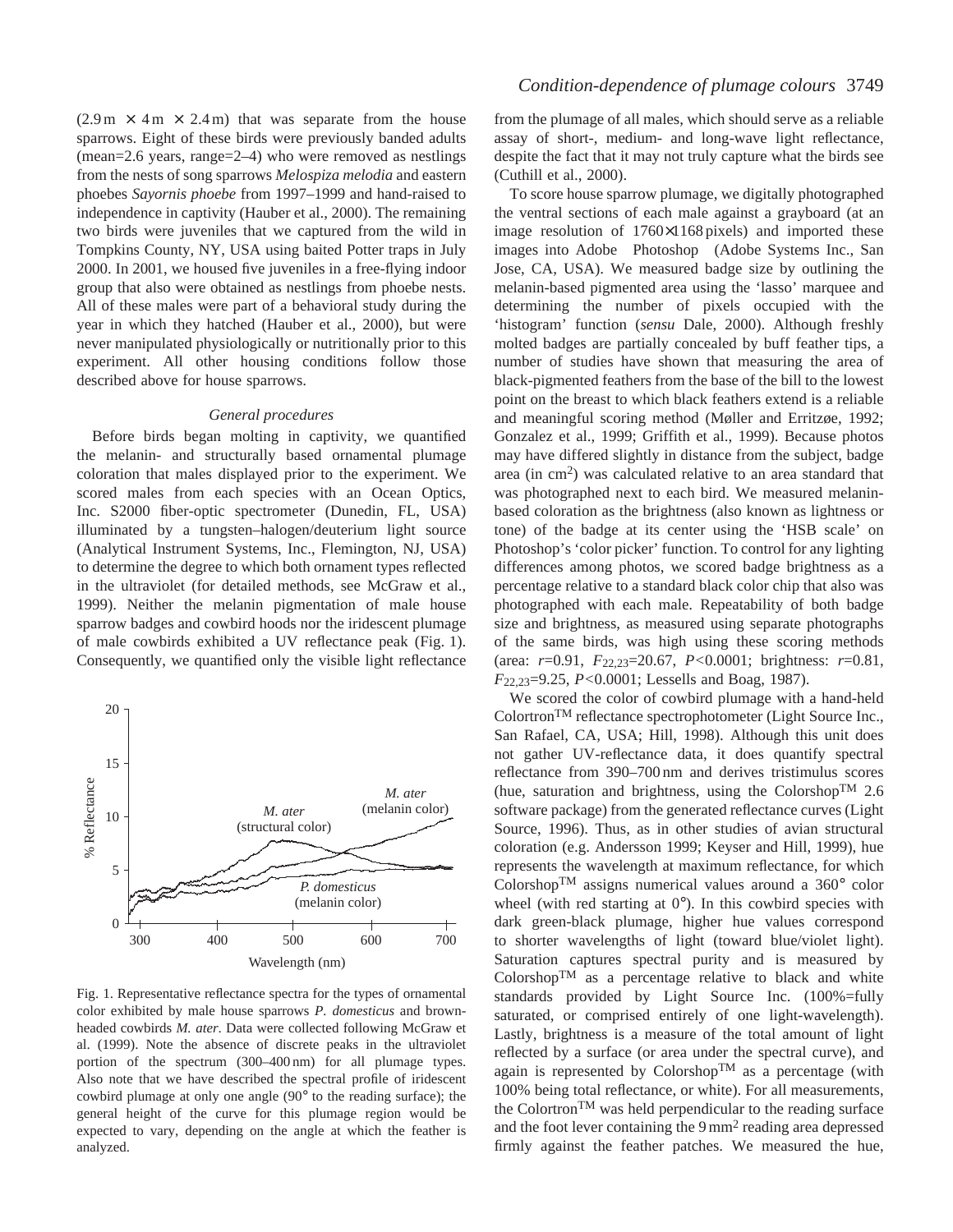# 3750 K. J. McGraw and others

saturation and brightness of six colorful body regions (upper, middle and lower portions of both the dorsum and venter) and averaged these values to obtain mean hue, saturation and brightness scores for each bird. All three color variables were moderately to highly repeatable using this method (hue: *r*=0.93, *F*9,10=29.9, *P<*0.0001; saturation: *r*=0.94, *F*9,10=30.3, *P<*0.0001; brightness: *r*=0.71, *F*9,10=5.96, *P*=0.01). We quantified the color of melanin-based hoods in cowbirds by taking four brightness measurements, on the top, back and two sides of the head, with the Colortron<sup>TM</sup> and averaging these values to obtain a mean brightness score for each male. Because male cowbirds also vary in the extent to which the brown hood extends down the neck, we measured the length of the melanin patch to the nearest 0.1 mm with digital calipers. Scoring the extent (*r*=0.89, *F*9,10=26.8, *P<*0.001) and brightness of melanin plumage (*r*=0.97, *F*9,10=66.5, *P<*0.0001) was also highly repeatable.

Prior to and during the experiment, captive males from both species were fed *ad libitum* a 50:50 diet of unmedicated game starter (26% protein, Agway® Inc., Batavia, NY, USA) and white millet. Water was treated with  $6.6$  drops  $l^{-1}$  of Premium Multi-DropsTM high-potency multivitamins (Eight in One® Pet Products, Inc., Hauppauge, NY, USA) and  $0.26 \text{ g}$ <sup>1-1</sup> of sulfadimethoxine (Sigma® Chemicals, St Louis, MO, USA), a drug that effectively controls coccidial endoparasitism in these and other passerine species (Brawner et al., 2000; Hill, 2000; McGraw and Hill, 2000). Throughout our study, one food dish and one water dish were provided for each bird, and spaced evenly on the floor of the sparrow cages, to ensure that all individuals had equal access. At no point were any males infected with obvious ectoparasites (e.g. ticks, avian pox, feather mites/lice).

The pre-basic molt period spans the late summer and fall for both species (Lowther and Cink, 1992; Lowther, 1993), so we ran our food-deprivation experiments from 15 July until all birds completed molt by 15 October. Following the protocol developed by Hill (2000), we removed the food dishes from experimental groups for randomly selected 6 h periods of daylight (a range of 42–52% of total daylight hours throughout the study) on 3 out of every 4 days during molt. This randomized design was used to prevent birds from tracking food removal and ingesting large quantities of food prior to deprivation periods. As Hill (2000) found with house finches, food-stressed cowbirds and sparrows were noticeably hungry after the food-stress period and would descend from their perches to the floor of the cage to consume food while dishes were still being replaced elsewhere in the room. For control groups, who had access *ad libitum* to the aforementioned diet throughout the study, we inserted our hands into the cages to raise and lower the dishes to provide similar levels of disturbance when dishes were removed and replaced in food-stressed cages. With 14 cages of house sparrows, we randomly assigned 7 to the food-deprived group and 7 as controls (*N*=21 males in both groups). In our 2-year cowbird study, we divided the 10 individually housed cowbirds in 2000 into 5 treatment birds and 5 control birds (with one juvenile in each group), whereas in 2001 all 5 birds were in the control group.

To ensure that food-deprived males consumed less food than did unstressed individuals, we measured food intake on 5 separate days during molt for house sparrows. At the start of the stress period on these days, we removed all old food from the dishes and provided  $10$  g dish<sup>-1</sup> of fresh millet to each control cage. Food was available in the normal dishes, but these were placed inside larger containers that prevented birds from spilling seed out of the cage. In nutritionally deprived cages, dishes were empty to start and the same amount of millet was added after the 6 h deprivation period; control birds were similarly disturbed at this time. 24 h after the start of the stress period, we measured the amount of food consumed by each group using an electronic balance. Birds in both groups never consumed more than half of the seed that we provided during these trials, indicating that food intake reflected the feeding capacity of the birds rather than the gross quantity of millet available. We used non-parametric Mann–Whitney *U*tests to analyze food intake data because of small sample sizes (7 cages per day per treatment group) and because not all variables were normally distributed (Shapiro–Wilk *W*-tests, *P<*0.05).

Once all males had completed their prebasic molt, we again measured the body mass of each bird and quantified melaninand structurally based ornamental plumage coloration, following the protocols listed previously. We also measured tarsus length for all cowbirds because it had not been determined before the experiment. As a measure of nutritional stress on feather growth and to ensure that treatment males were more stressed than control birds, we plucked all six pairs of tail feathers from each sparrow at the end of molt and measured the fluctuating asymmetry of rectrices with calipers to the nearest 0.1 mm (*sensu* Swaddle and Witter, 1994). Rectrix-length measurements were highly repeatable (*r*=0.997, *F*=749.7, *P<*0.0001) for a random subset of feathers (*N*=25) measured twice (on 4 March and 8 October 2001), and differences in tail symmetry (1.05±0.14%) far exceeded measurement error (0.19±0.03%).

#### *Statistical analyses*

All analyses were performed using the statistical program StatView $\mathcal{B}$  5.0.1 (SAS Institute 1998). To comprehensively analyze the predictors of plumage color in our study, we used both univariate and multivariate statistical procedures. We tested for normality (Shapiro–Wilk *W*-test) and equality of variance (Equality-of-variances *F*-test) in house sparrow data and used univariate, unpaired *t*-tests when these assumptions of parametric statistics were met; when assumptions were violated, we used non-parametric Mann–Whitney *U*-tests. Because of small sample sizes, we used Mann–Whitney tests in all cowbird analyses. We used analyses of covariance (ANCOVA) to investigate the effect of nutritional stress on plumage expression; tarsus length, body mass and pre-molt plumage scores were entered as covariates in the models, and we added year and age into cowbird analyses. All data for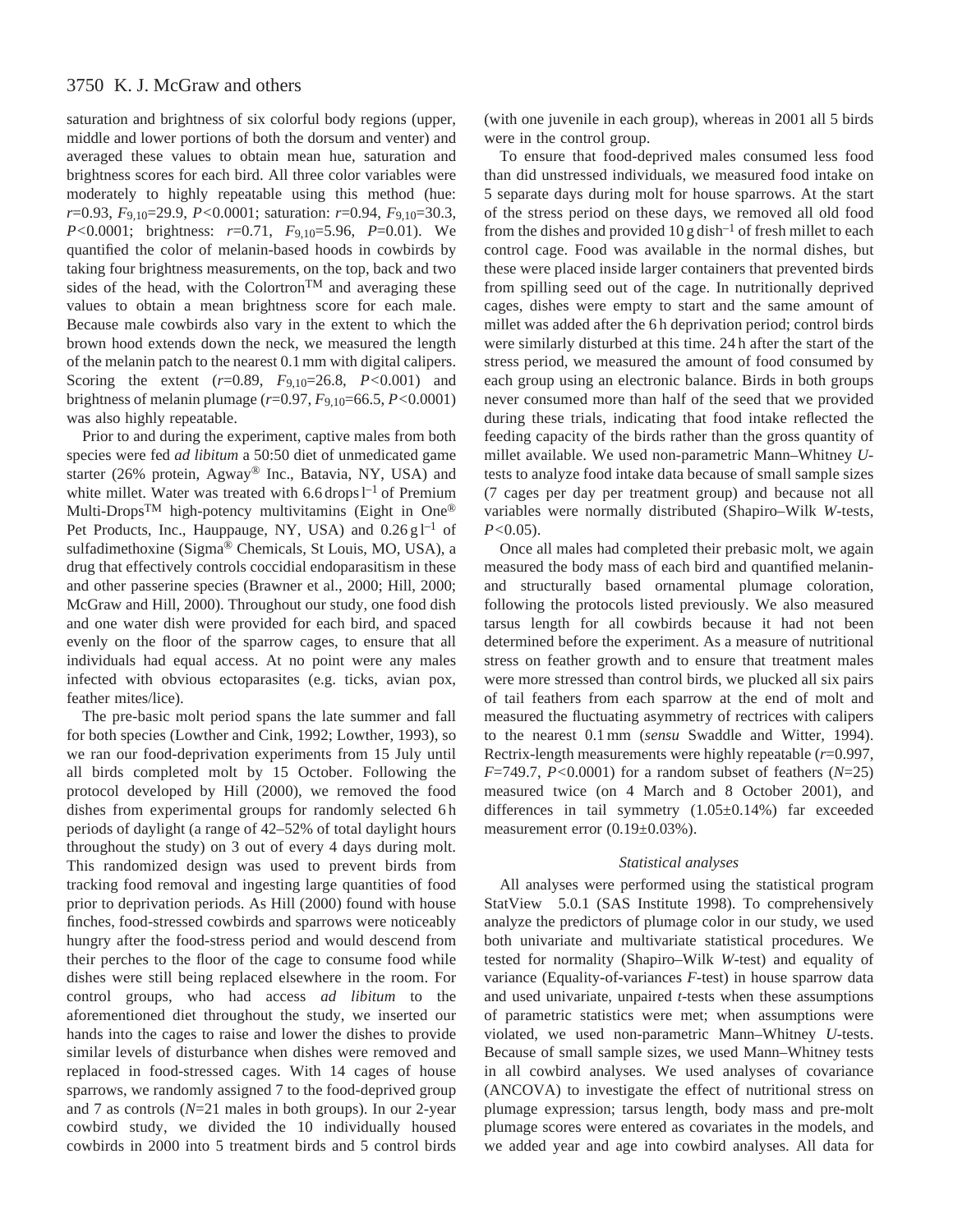|                                                                    | Passer domesticus |                  | Molothrus ater   |                  |
|--------------------------------------------------------------------|-------------------|------------------|------------------|------------------|
|                                                                    | Food-stressed     | Food-unstressed  | Food-stressed    | Food-unstressed  |
| Food intake (g bird <sup>-1</sup> day <sup>-1</sup> ) <sup>a</sup> | $2.40 \pm 0.13$   | $3.13 \pm 0.25$  |                  |                  |
| Rectrix asymmetry <sup>b</sup>                                     | $1.31 \pm 1.03$   | $0.78 \pm 0.49$  |                  |                  |
| Tarsus length (mm)                                                 | $17.24 \pm 0.70$  | $16.85 \pm 1.09$ | $22.36 \pm 1.16$ | $21.49 \pm 2.15$ |
| Pre-molt body mass (g)                                             | $26.74 + 1.62$    | $26.13 + 1.83$   |                  |                  |
| Post-molt body mass (g)                                            | $27.67 \pm 2.45$  | $26.57 \pm 2.86$ | $44.88 \pm 3.32$ | $44.72 \pm 3.74$ |
| % change in body mass (g)                                          | $1.73 \pm 1.49$   | $0.84 \pm 2.28$  |                  |                  |
| Pre-molt melanin patch size $c,d$                                  | $6.47 \pm 0.85$   | $6.62 \pm 0.96$  | $24.29 + 1.74$   | $23.13 \pm 0.56$ |
| Pre-molt melanin darkness $(\%)^{d,e}$                             | $-3.29+4.09$      | $-3.70 \pm 2.30$ | $16.57 \pm 1.08$ | $16.87 \pm 2.15$ |
| Pre-molt structural hue $(degrees)d$                               |                   |                  | $201.3 \pm 2.50$ | $207.0 \pm 7.75$ |
| Pre-molt structural saturation $(\%)^d$                            |                   |                  | $26.12 \pm 8.21$ | $26.86 \pm 8.94$ |
| Pre-molt structural darkness $(\%)^d$                              |                   |                  | $15.49 \pm 3.37$ | $15.59 \pm 3.75$ |

Table 1. *Food consumption rate, rectrix asymmetry, tarsus length, body mass and plumage colors for individual male house sparrows* P. domesticus *and brown-headed cowbirds* M. ater

Values are means ± 1 S.D. For *P. domesticus*, *N*=21; for *M. ater*, *N=*5 (food-stressed), *N*=10 (unstressed).

aRepresents the average amount of food consumed over five 24-h periods by all birds within the treatment group.

bPercentage length difference (mm) in six pairs of rectrices; measured with calipers to the nearest 0.1 mm.

<sup>c</sup>Measured from digital photographs in cm<sup>2</sup> for sparrows (relative to an area standard); measured with calipers to the nearest 0.1 mm for cowbirds.

<sup>d</sup>Only four birds per treatment group were used in these comparisons for cowbirds because juveniles did not display ornamental plumage prior to molt.

eFor sparrows, calculated as a percentage relative to a black standard included in each photograph. More negative values correspond to blacker plumage.

house sparrows were analyzed using both individual birds and individual cages as units of analysis.

#### **Results**

### *Food intake and nutritional condition*

Male house sparrows who had restricted access to food during molt consumed significantly less food than did males who had access *ad libitum* to the same type and amount of food, with no overlap between the groups; this was true when we analyzed food intake separately for all five measurement periods (all *U*>40, all *P<*0.02) and as a per-day average (*U*=49, *P*=0.002; Table 1). Moreover, food-limited males grew significantly more asymmetrical rectrices than birds in the food-unlimited group, using data both for individual birds (*U*=119, *P*=0.05; Table 1) and cages (*U*=132, *P*=0.04). Thus, food-restricted individuals were under a higher degree of nutritional stress than food-unrestricted males.

### *Plumage expression and nutritional condition in house sparrows*

Prior to the experiment, there were no significant differences between nutritionally deprived and undeprived sparrows in tarsus length (per individual: *U*=155.5, *P*=0.16; per cage: *U*=39, *P=*0.07) or body mass (individuals: *U*=166, *P=*0.17; cages: *U*=34, *P*=0.22), nor were there initial differences in the size (individuals: *t*=0.54, *P*=0.60; cages: *U*=22, *P=*0.75) or brightness (individuals: *t*=0.74, *P=*0.46; cages: *U*=19, *P=*0.48) of melanin-based throat badges (Table 1). We found that foodunlimited birds did not gain significantly more mass during the experiment than did food-limited birds (individuals: *U*=170, *P*=0.20; cages: *U*=34, *P*=0.22; Table 1). Overall, nutritionally stressed sparrows grew plumage badges that did not differ in size or brightness from those of nutritionally unstressed birds (Fig. 2; using cage means for area: *U*=21, *P*=0.65; using cage means for brightness: *U*=16.5, *P*=0.30). Using ANCOVA, we also found no effects of nutritional deprivation, tarsus length, body mass or pre-molt badge area on either badge size (all *P>*0.2 for both per-individual and per-cage analyses) or badge brightness (all *P>*0.1).

Because of these non-significant results, we evaluated the statistical power of our tests by considering the likelihood of detecting results similar to those for species in which a significant effect of food stress on plumage color expression had been previously established. Hill's experiments with house finches used sample sizes (*N*=7–13 per treatment) that were smaller than those in our studies, but found much higher effects  $(r<sup>2</sup>=0.33)$  than those for house sparrows in the present study (all  $r^2$  < 0.07) (Hill, 2000). With  $N=21$  in each experimental group, we had the statistical power to detect effects  $\leq 0.6$  at  $\alpha$ =0.05 (Cohen, 1988). Thus, the development of melaninbased ornamental coloration in house sparrows appears to be much less sensitive to nutritional deprivation than is carotenoid pigmentation in house finches.

## *Plumage expression and nutritional condition in brownheaded cowbirds*

Within the control group, juvenile males did not differ significantly from adults in either melanin- (hood size: *U*=5, *P*=0.43; brightness: *U*=3.5, *P*=0.24) or structurally based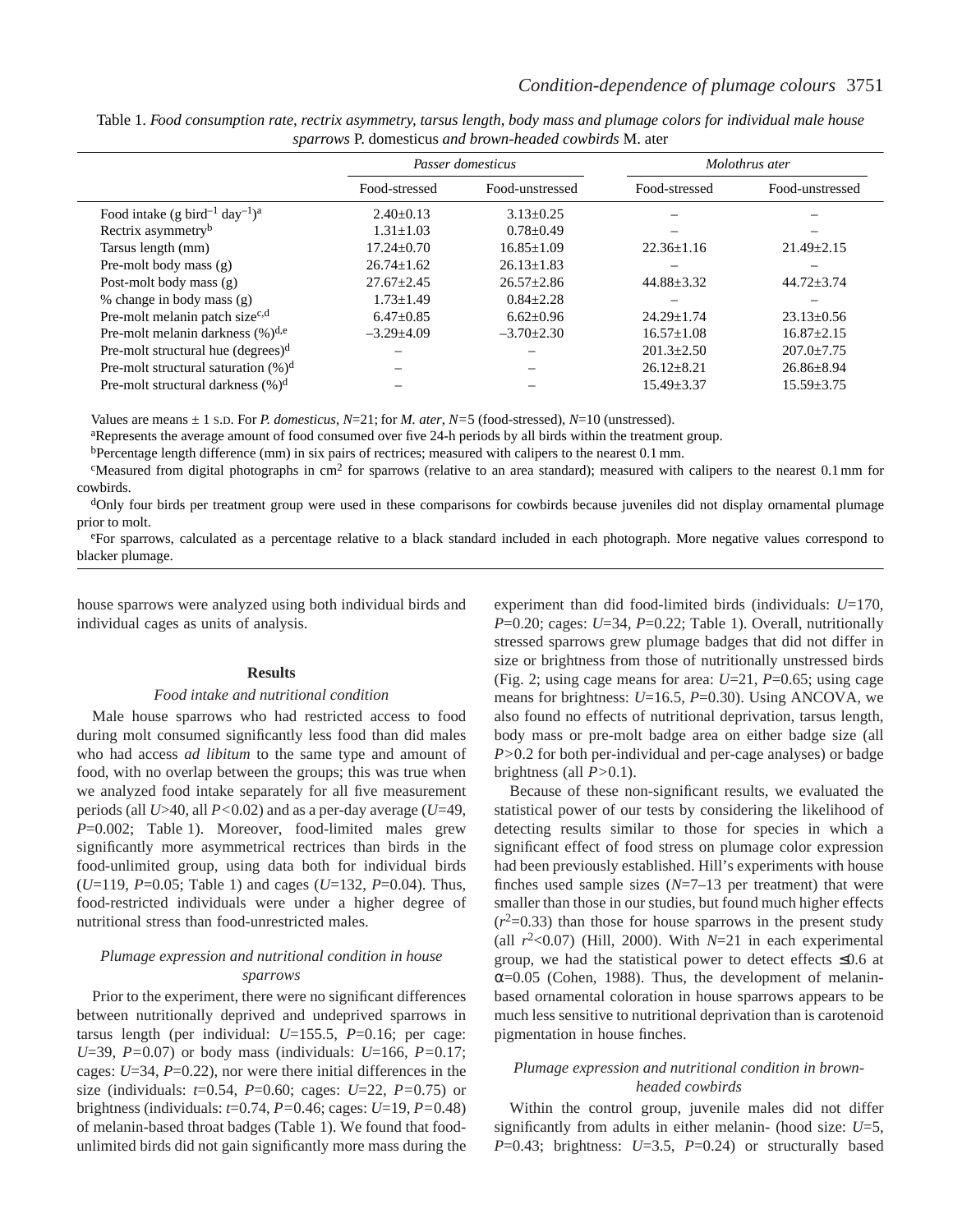

Fig. 2. Effect of nutritional stress on the (A) brightness and (B) size of melanin-based ornamental plumage in male house sparrows. Nutritionally stressed males (dark bars) were deprived of food for randomly assigned 6 h periods on 3 out of every 4 days (*sensu* Hill, 2000), while unstressed males (white bars) were allowed access *ad libitum* to the same type and amount of food. Badge size and brightness were measured with Adobe® Photoshop® from digital photographs. Values are means + 1 S.E.M. For badge brightness, more negative values indicate blacker plumage.

plumage coloration (hue: *U*=18, *P*=0.45; saturation: *U*=21,  $P=0.42$ ; brightness:  $U=15.5$ ,  $P=0.16$ ), nor was there any effect of year on our measures of ornamental color (all *P>*0.25). Thus, we pooled birds across age classes and years for analysis. Before the experiment, we found no significant differences in tarsus length  $(U=9.5, P=0.53;$  Table 1) between nutritionally stressed and unstressed birds, nor were there initial differences between treatment groups in the size (*U*=3.5, *P*=0.25) or brightness ( $U=7$ ,  $P=0.77$ ) of the melanin-based brown hood, or in the hue (*U*=5, *P*=0.37), saturation (*U*=7, *P*=0.77), or brightness (*U*=7.5, *P*=0.88) of structurally colored plumage (Table 1). Food-limited birds did not differ in body mass from food-unlimited birds after the experiment (*U*=12, *P*=0.92; Table 1). Thus, for both sparrows and cowbirds, and as Hill (2000) found for house finches, this food-deprivation protocol did not impose unreasonably high levels of nutritional stress on the animals.

We detected no significant effect of nutritional stress during molt on the size and brightness of the melanin-based brown hoods (Fig. 3). However, in these same birds, nutritionally deprived males grew significantly less green, less saturated, and less bright iridescent plumage than did undeprived birds (Fig. 4). These results are consistent if we exclude all birds



Fig. 3. Effect of food deprivation on the (A) brightness and (B) size of melanin-based ornamental coloration in male brown-headed cowbirds. Plumage brightness was scored with the ColortronTM reflectance spectrophotometer; hood length was measured with calipers. See Fig. 2 for description of nutritional treatment and bar charts.

from 2001 (hue: *U*=5, *P*=0.10; saturation: *U*=1, *P*=0.02; brightness: *U*=1, *P*=0.01) and if we exclude all juveniles from the analyses (hue: *U*=0, *P*=0.02; saturation: *U*=1, *P*=0.04; brightness: *U*=0.5, *P*=0.03). ANCOVA results again supported those from univariate analyses. Neither treatment nor any of the covariates (year, age, tarsus, mass and pre-molt color) significantly predicted melanin-based hood size (all *P>*0.3) or brightness (all *P>*0.25). However, food-limitation did have a significant main effect on the hue, saturation, and brightness (all *P<*0.05) of iridescent coloration in male cowbirds (all other *P>*0.15).

As with house sparrows, effect sizes for melanin color in cowbirds were very low  $(r^2=0.01)$ . We had the power to detect effects up to  $r^2$ =0.35 in this experiment (Cohen, 1988), even with our small sample sizes. All of the significant effects for structural color were large in this study  $(r^2=0.65)$ , but we encourage the use of more birds in future studies to detect weaker effects. It is also worth pointing out that, although iridescent plumage reflects light differently at different incident angles, this color difference was detectable in our study by measuring feather reflectance at only one angle (90° from surface) with the ColortronTM.

### **Discussion**

By studying the effects of mild nutritional constraints on the expression of melanin- and structurally based ornamental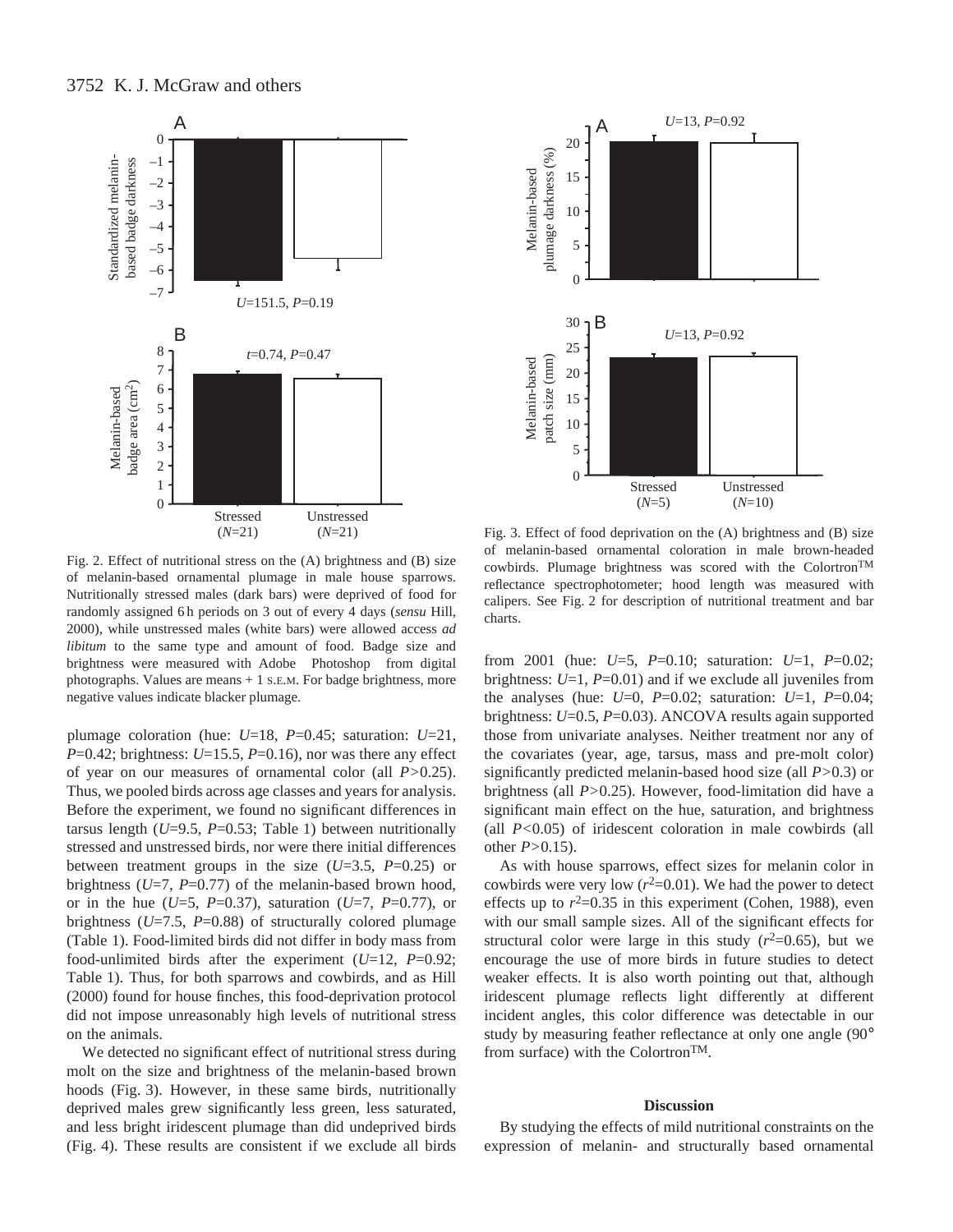

Fig. 4. Influence of nutritional stress on the expression of structurally based plumage (A) hue, (B) saturation and (C) brightness in male brown-headed cowbirds. Structural color was scored with the ColortronTM. See Fig. 2 for other details.

coloration in male house sparrows and brown-headed cowbirds, we investigated whether these two types of plumage can signal the condition of male birds at the time of molt. We found that the melanin-based throat badges of nutritionally stressed male house sparrows were no different in size or brightness from the black plumage patches grown by unstressed males. Under the same nutritional-stress regime, food-stressed cowbirds failed to develop melanin-based brown hoods that differed in size or brightness from unstressed birds. However, in these same cowbirds, there was a significant difference in the color of structurally based iridescent plumage between treatment and control males, with nutrient-limited birds growing less saturated plumage than individuals who had unlimited access to food. These results indicate that these two plumage color types do not respond in the same way to nutritional limitations and thus do not reveal similar types of information about the nutritional condition of molting males.

Although certain correlative studies have linked melanin ornaments to condition (e.g. Slagsvold and Lifjeld, 1988; Veiga and Puerta, 1996), our data are consistent with more

# *Condition-dependence of plumage colours* 3753

recent experimental studies on the physiological constraints of melanin-based plumage ornaments. Gonzalez et al. (1999) manipulated protein content in the diet of molting male house sparrows and failed to detect any influence on the development of badge size and color. McGraw and Hill (2000) studied the effects of coccidial infections on plumage displays in male American goldfinches *Carduelis tristis*, and, despite significant effects of endoparasitism on carotenoid-based ornamentation, found no differences in melanin pigmentation between infected and uninfected birds. Why might the expression of melanin coloration be uncoupled from the nutritional state of an animal? The amino acid tyrosine serves as the precursor to the production of melanin granules that are deposited in feathers (Fox, 1976). Although tyrosine can be obtained in the diet through protein degradation or direct uptake, it is a nutritionally dispensable (non-essential) amino acid (Meister, 1965), and can be synthesized *de novo* from phenylalanine as long as there is organic nitrogen in the diet (Moldawer et al., 1983). Thus, it seems that producing melanin pigments should not be especially demanding energetically for birds.

Other physiological factors may be more likely to control the expression of melanin-based ornamental coloration. Central to melanin production is increased activity of the enzyme tyrosinase that acts at the cellular organelles (melanosomes) of the epidermal melanocytes (color-producing cells) (Fitzpatrick and Kukita, 1959). Certain hormones (e.g. estradiol, luteinizing-hormone) are known to have stimulatory effects on tyrosinase activity and subsequent biosynthesis of melanin granules in feather tracts (Hall, 1966, 1969; Ralph, 1969). Evans et al. (2000) and Gonzalez et al. (2001) recently found that experimentally elevated levels of circulating testosterone increased the size of the melanin badge in house sparrows. Testosterone also influences aggressive behavior in birds (Wingfield et al., 1987), and thus may represent the proximate means by which melanin ornaments can accurately signal social dominance and competitive ability in animals.

To our knowledge, our investigation and documentation of the nutritional condition-dependence of structurally based ornamental coloration is the first experiment of its kind in any avian species. Fitzstephens and Getty (2000) recently manipulated the diet of male black-winged damselflies *Calopteryx maculata* who, like male brown-headed cowbirds, display striking glossy green-black coloration, and found that nutritionally deprived males were less colorful than males provided with more food. Keyser and Hill (1999) detected a correlation between the rate at which male blue grosbeaks *Guiraca caerulea* grew tail feathers in the wild and the blueness of their structurally based ornamental plumage. Doucet (2002) also observed a positive relationship between feather growth and structural plumage coloration in blue-black grassquits *Volatinia jacarina* from Mexico.

The relationship between structurally based ornamental coloration and nutritional condition reported here is much like that found for carotenoid-based ornamentation (Hill, 2000). Although based on only a few observations for structural colors, both signals most often relay the condition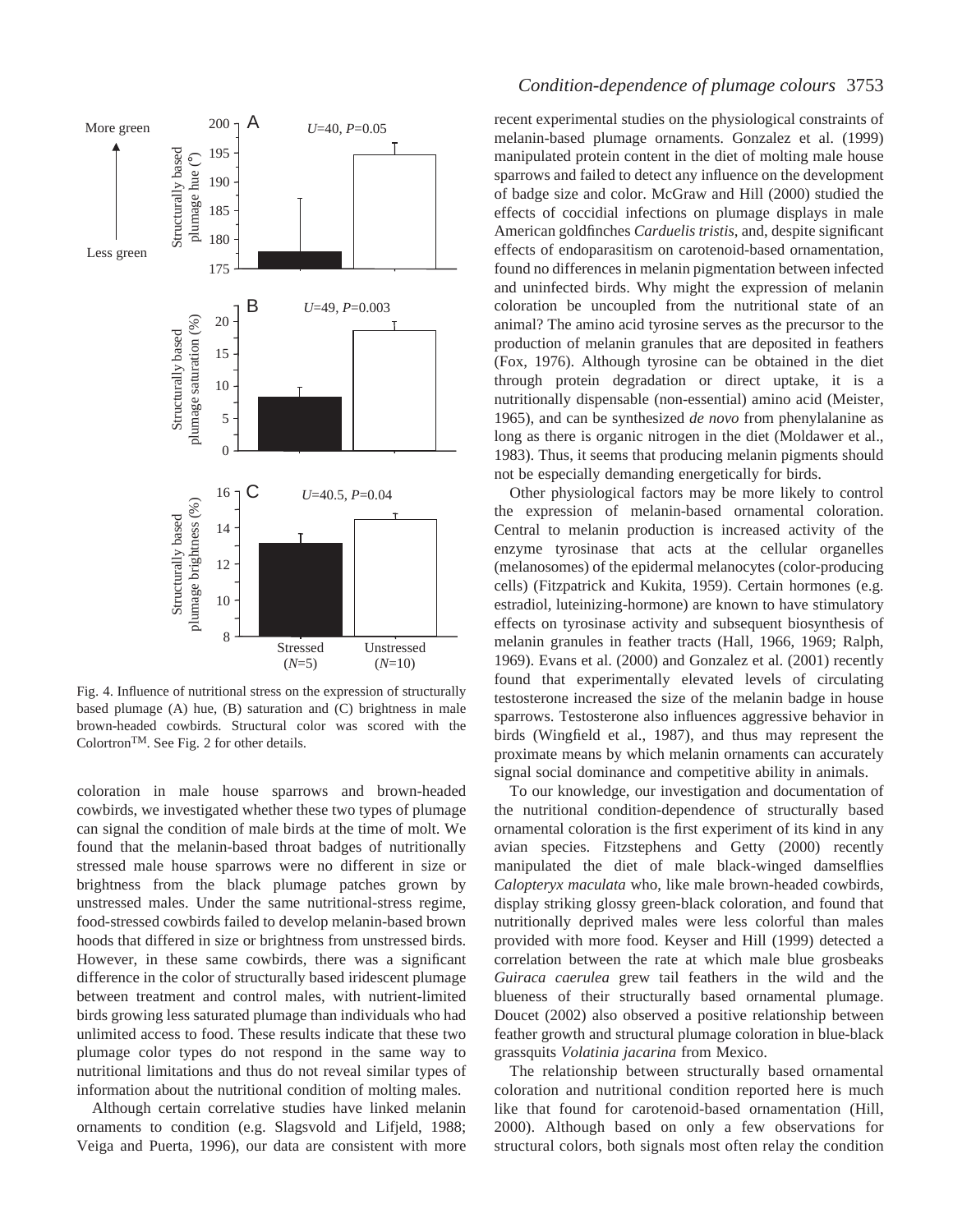# 3754 K. J. McGraw and others

of males during the time at which the ornament is developed (e.g. Hill, 1999; Keyser and Hill, 1999; but see Dale, 2000) and are used in female mate choice (e.g. Hill, 1999; Hunt et al., 1999; but see Pryke et al., 2001). However, the means by which structural coloration is produced is very different from that of carotenoid pigmentation. Carotenoid-based colors have a direct tie to nutrition because vertebrates must ingest these pigments through the diet to become colorful (Brush, 1978). In contrast, structural colors in animals are produced by the physical interaction of light with biological tissues (Fox, 1976). Cowbirds produce perhaps the most simple of structural colors, different from other previously studied species exhibiting structural coloration (e.g. blue grosbeak), but much like starlings (Family Sturnidae) and other birds with iridescent plumage. Their glossy, green-black sheen is generated by the interference of light scattered by the keratin at the surface of the feather and a single layer of melanin granules below (Durrer, 1986; Prum, 1999). So why might this form of structurally based coloration, which contains melanin pigments, be affected by an individual's nutritional condition?

Recent studies of plumage ultrastructure indicate that structurally colored feathers are composed of highly organized matrices of keratin, air and pigments, such that nanoscale variation in the orientation of melanin granules or the uniformity and thickness of the tissue matrix may all contribute to the directionality and intensity of light reflected (Prum et al., 1998, 1999; Andersson, 1999, 2000). Thus, in this case, fine control over tissue and pigment arrangement during feather growth may be particularly sensitive to perturbations in a bird's health or condition. As there are a number of types of structural color in animals, depending on the type (e.g. feathers, scales, skin, eye) and composition (amount and arrangement of keratin, air and melanin) of the reflectance medium as well as the type of light scattering (incoherent *versus* coherent; Prum, 1999), careful examination of the potential condition-dependence for each of these forms is warranted.

Although we have identified a link between nutrition and a form of structurally based plumage ornamentation in this study, it will be important in future research to investigate the full signal content of structural coloration in brown-headed cowbirds and other species displaying this ornament type. First, it is not known to what degree hormones may influence the expression of structurally colored ornaments. Testosterone affects the speed of acquiring structurally based breeding plumage in male superb fairy wrens *Malurus cyaneus* (Peters et al., 2000) and satin bowerbirds *Ptilonorhynchus violaceus* (Collis and Borgia, 1992, 1993). However, much as for melanin pigmentation, it is unclear if individual differences in plumage brightness reflect variation in circulating androgens during molt *per se*. Similarly, it is uncertain whether structural colors function in male/male competitive situations as well as in female mate-attraction. As of yet, no test of the statussignaling hypothesis has been conducted for structurally colored ornaments in birds.

We thank the Owens family, Mike Stickney and staff at the Reynolds Game Farm and Northeast Elementary School for permission to trap birds, D. Gilley, L. Gallant, K. Newlander, C. Ramsey, M. Smith and T. Van Deusen for assistance with animal care, E. Adkins-Regan, R. Northcutt and R. Parker for helpful discussions of melanin physiology, R. Prum for discussion of structural color, S. Vehrencamp and D. Winkler for logistical support, G. Hill for use of his spectrophotometer, and E. Adkins-Regan, L. Remage-Healey, D. Rubenstein, L. Siefferman and three anonymous reviewers for comments that improved the quality of the manuscript. Birds used in this study were obtained under state (LCP97- 241, 98-249, 99-281) and federal (PRT-757670) permits. This work was approved by the Institutional Animal Care and Use Committee at Cornell University (Protocol no. 99-89). Financial support was provided by Grants-in-Aid of Research from the National Academy of Science through Sigma Xi, the Environmental Protection Agency (Fellowship no. 91584201- 0 to K.J.M.), the Howard Hughes Medical Institute, the National Science Foundation (DDIG no. IBN0104333 to M.E.H.) and the College of Agriculture and Life Sciences and Sigma Xi chapter at Cornell University.

#### **References**

- **Andersson, M.** (1982). Female choice selects for extreme tail length in a widowbird. *Nature* **299**, 818-820.
- **Andersson, S.** (1999). Morphology of UV reflectance in a whistling-thrush: implications for the study of structural colour signalling in birds. *J. Avian Biol.* **30**, 193-204.
- **Andersson, S.** (2000). Efficacy and content in avian colour signals. In *Animal Signals: Signalling and Signal Design in Animal Communication* (ed. Y. Espmark, T. Amundsen and G. Rosenqvist), pp. 47-60. Trondheim, Norway: Tapir Academic Press.
- **Andersson, S. and Amundsen, T.** (1997). Ultraviolet colour vision and ornamentation in bluethroats. *Proc. R. Soc. Lond. B* **264**, 1587-1591.
- **Andersson, S., Ornborg, J. and Andersson, M.** (1998). Ultraviolet sexual dimorphism and assortative mating in blue tits. *Proc. R. Soc. Lond. B* **265**, 445-450.
- **Auber, L.** (1957). The distribution of structural colours and unusual pigments in the class Aves. *Ibis* **99**, 463-476.
- **Bennett, A. T. D., Cuthill, I. C., Partridge, J. C. and Lunau, K.** (1997). Ultraviolet plumage colors predict mate preferences in starlings. *Proc. Natl. Acad. Sci. USA* **94**, 8618-8621.
- **Brawner III, W. R., Hill, G. E. and Sundermann, C. A.** (2000). Effects of coccidial and mycoplasmal infections on carotenoid-based plumage pigmentation in male house finches. *Auk* **117**, 952-963.
- **Brush, A. H.** (1978). Avian pigmentation. In *Chemical Zoology*, vol. 10 (ed. A. H. Brush), pp. 141-161. New York: Academic Press.
- **Cohen, J.** (1988). *Statistical Power Analysis for the Behavioral Sciences*. Hillsdale, NJ: Lawrence Erlbaum Associates.
- **Collis, K. and Borgia, G.** (1992). Age-related effects of testosterone, plumage, and experience on aggression and social-dominance in juvenile male satin bowerbirds *Ptilonorhynchus violaceus*. *Auk* **109**, 422-434.
- **Collis, K. and Borgia, G.** (1993). The costs of male display and delayed plumage maturation in the satin bowerbird *Ptilonorhynchus violaceus*. *Ethology* **94**, 59-71.
- **Cordero, P. J., Wetton, J. H. and Parkin, D. T.** (1999). Extra-pair paternity and male badge size in the house sparrow. *J. Avian Biol.* **30**, 97-102.
- **Cuthill, I. C., Partridge, J. C., Bennett, A. T. D., Church, S. C., Hart, N. S. and Hunt, S.** (2000). Ultraviolet vision in birds. *Adv. Stud. Behav.* **29**, 159-214.
- **Dale, J.** (2000). Ornamental plumage does not signal male quality in red-billed queleas. *Proc. R. Soc. Lond. B* **267**, 2143-2149.
- **Doucet, S. M.** (2002). Structural plumage coloration, male body size, and condition in the blue-black grassquit. *Condor* **104**, 30-38.